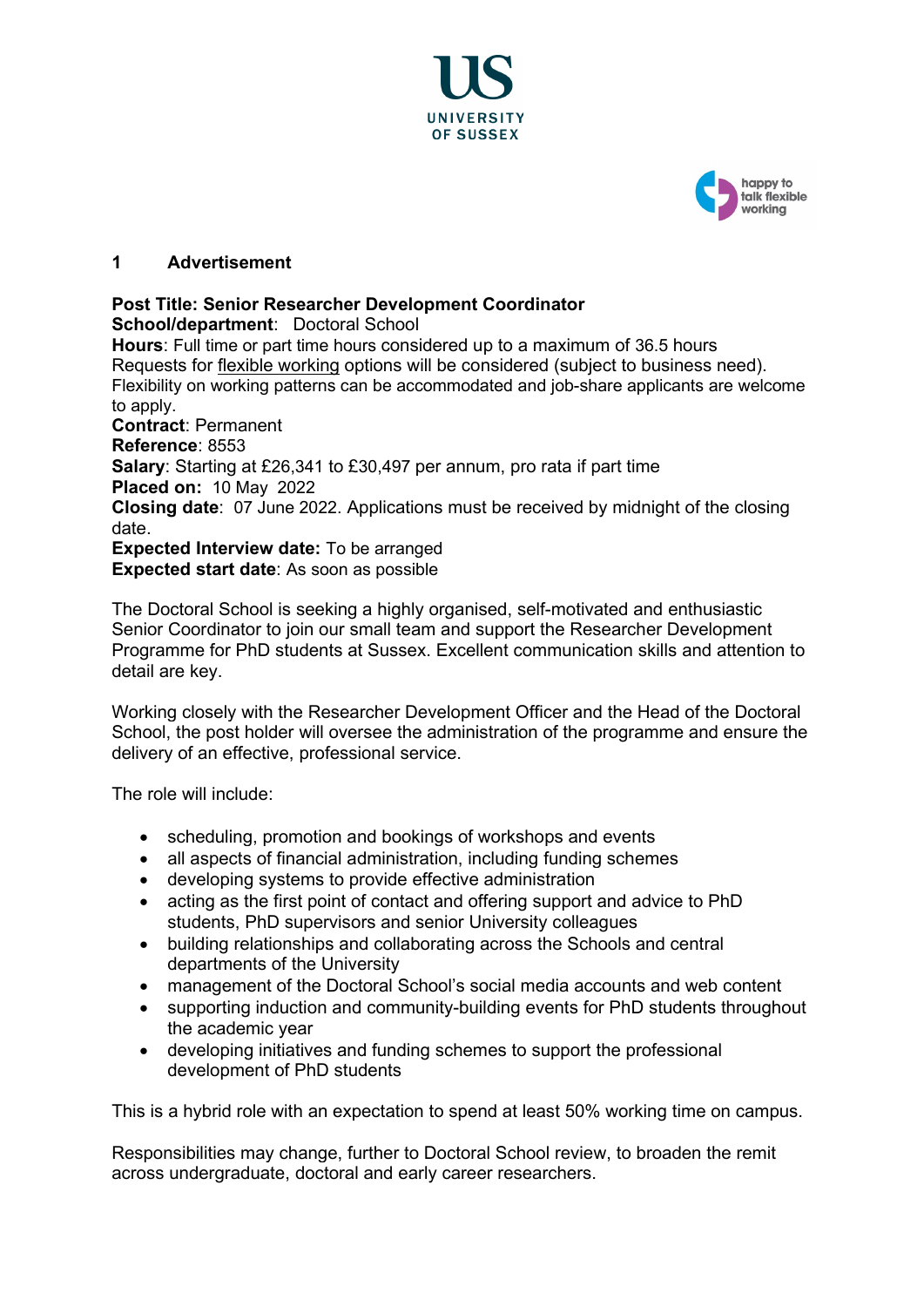Please contact Katy Stoddard, Researcher Development Officer, K.Stoddard@sussex.ac.uk for informal enquiries.

# For full details and how to apply see our [vacancies page](http://www.sussex.ac.uk/about/jobs)

# *The University of Sussex values the diversity of its staff and students and we welcome applicants from all backgrounds.*

## **2. The School / Division**

Please find further information regarding the school/division at <https://www.sussex.ac.uk/study/phd/doctoral> <http://www.sussex.ac.uk/internal/doctoralschool/>

#### **3. Job Description**

Job Description for the post of: Senior Researcher Development Coordinator

## **Department: Research and Enterprise Services**

## **Section/Unit/School: Doctoral School**

#### **Location: Falmer House**

**Grade: 5** 

**Responsible to:** Researcher Development Officer

**Responsible for:** n/a

## **Purpose of the post:**

To support the operation, management and development of the Researcher Development Programme and associated projects concerned with the doctoral researcher experience. To provide professional administrative support and advice to doctoral researchers, research and professional services staff and supervisors, who are supporting and engaging with the Researcher Development Team and activities. To coordinate Researcher Development and Doctoral School online student communications.

## **Key Responsibilities:**

- To support the Researcher Development Officer and Training & Development Sub-committee in the planning, development, promotion and delivery of the Researcher Development Programme
- To work with the Researcher Development Officer to develop systems and processes to support the effective administration of the programme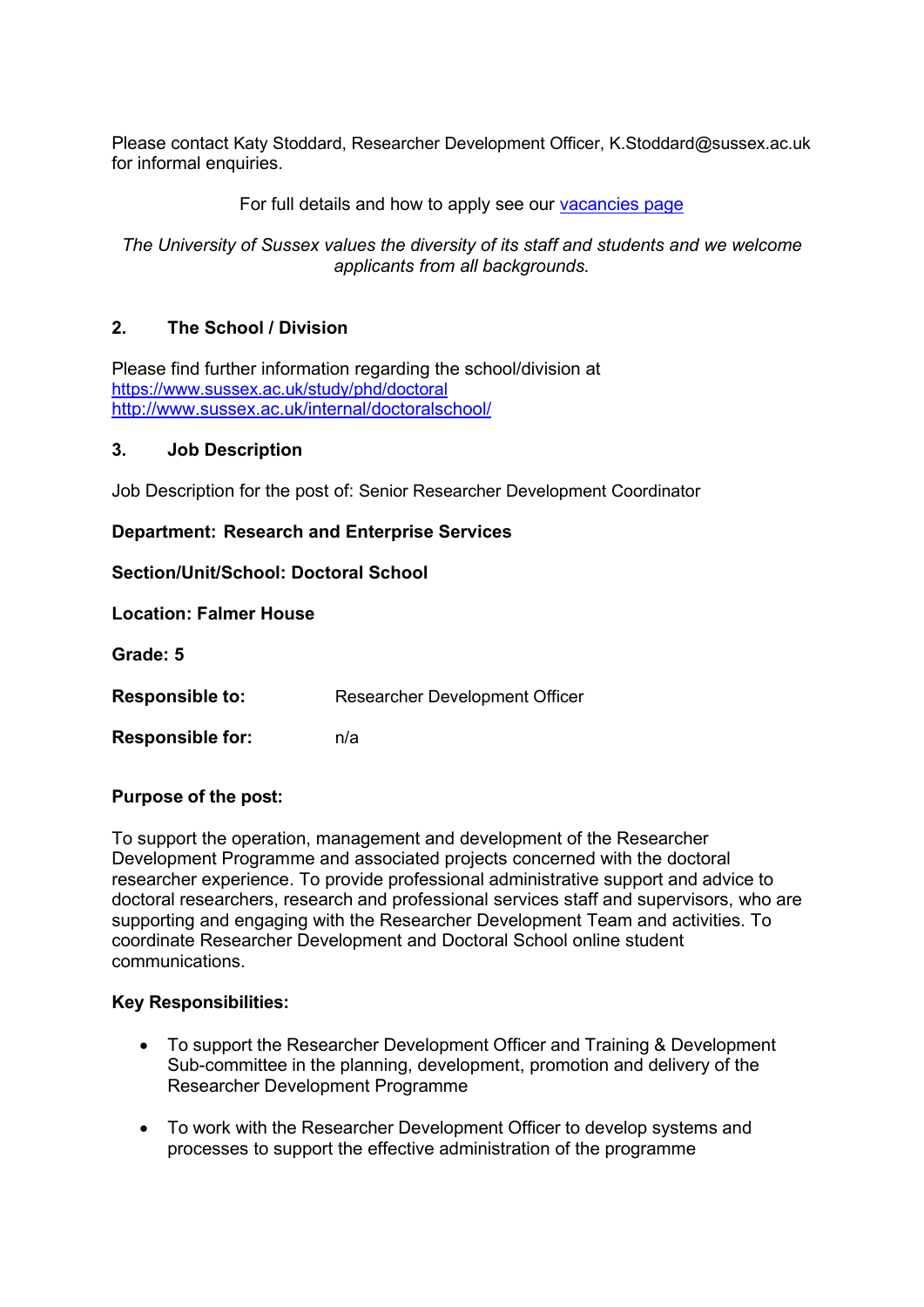- To coordinate the programme, acting as the first point of contact and organising all logistical aspects
- To support research student induction processes in conjunction with the Schools and divisional colleagues, including assisting at school-level induction events, and organising and supporting the Doctoral School's October and January welcome events
- To support the Researcher Development Officer in developing funding schemes to support the professional development of doctoral researchers, and to administer the application and award processes
- To coordinate Doctoral School and Researcher Development communications

# **1. Coordinate the University's Researcher Development Programme (RDP)**

Coordinate the RDP, planning workshops and events in line with agreed objectives, and ensuring effective administrative support is provided to those engaging with the programme. This will include:

- Liaising with room bookings and facilitators to establish and plan workshop dates, maintaining relevant diaries, schedule of events, and online booking pages.
- Using the database and web reports to update and maintain accurate records: setting up new workshops and producing attendance lists; checking bookings and updating participant status; monitoring waiting lists; sending reminders; closing workshops and following up.
- Undertaking routine preparation for workshops: booking and setting up rooms; organising IT, equipment and support; ordering and adjusting catering; photocopying and distributing workshop materials; meeting and assisting workshop facilitators; making travel arrangements and hotel bookings for external facilitators.
- Liaising with internal and external facilitators in advance of events to ensure all is in place for delivery, and advising on participants expected.
- Supporting the marketing of the RDP and coordinating activities aimed at keeping doctoral researchers and their supervisors engaged with the programme. This will include giving short presentations at promotional events such as student and staff welcome events.
- Liaising with Schools in order to ensure that prospective and current students are advised of opportunities and options available to them, and whether the opportunities have been taken up.
- Dealing effectively and efficiently with enquiries from staff, students, external organisations and visitors.
- Assisting with the evaluation of all workshops and events: setting up and collating feedback forms; producing and analysing regular feedback reports.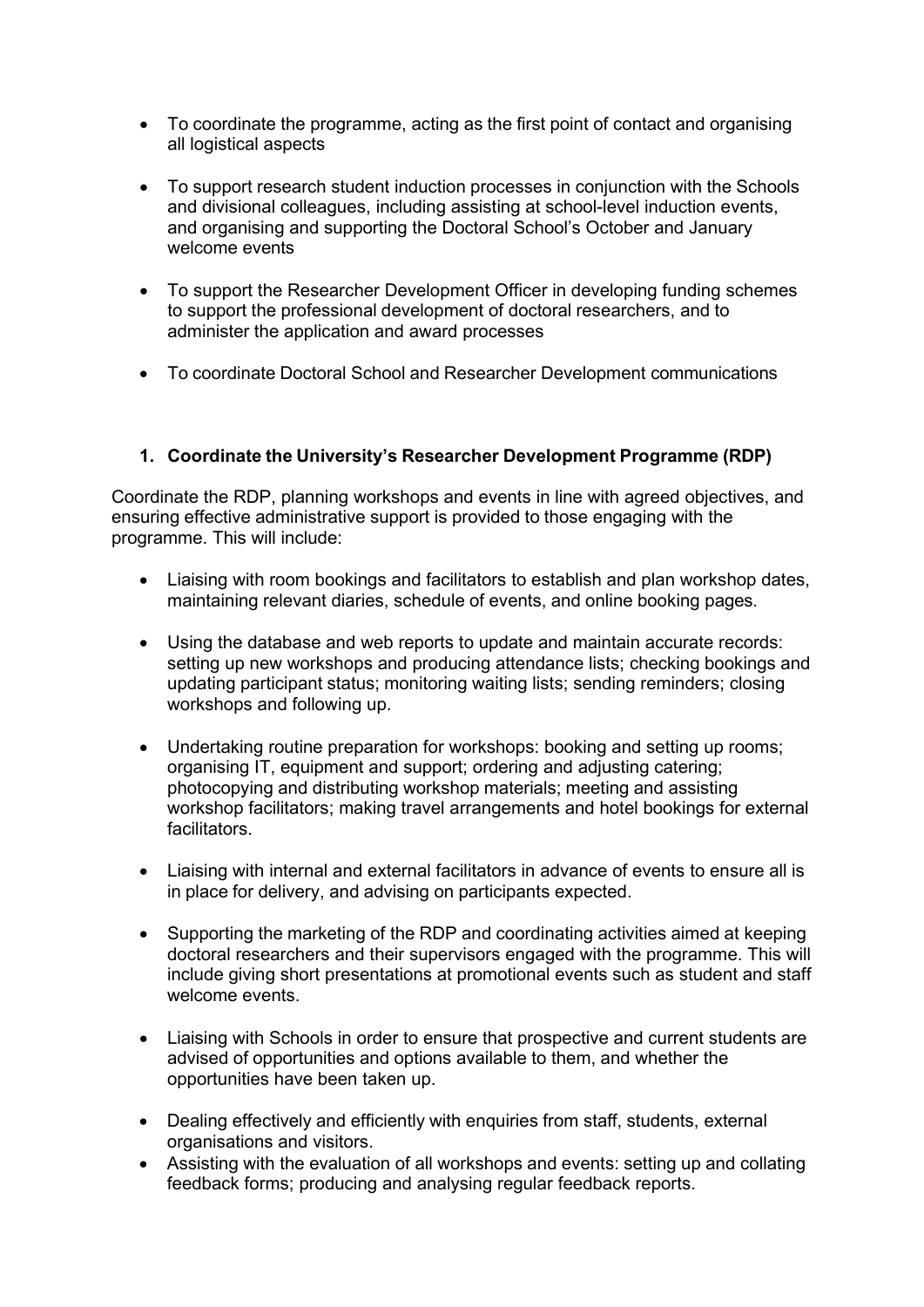- Producing regular reports on Researcher Development activity (numbers of participants, discipline spread, student status, types of activity etc.)
- Administering the RDP budget, including recording, monitoring and reporting. Assisting the Researcher Development Officer in budget planning, and alerting to potential under or over spends.
- Using the University's finance system to purchase services from external suppliers, processing expense claims and where necessary invoicing external organisations.

# **2. Support the development and administration of funding schemes providing for research students' professional development**

- Supporting the Researcher Development Officer in the development, promotion and operation of the funding schemes.
- Developing and administering an efficient online application process.
- Providing support to applicants and award holders in understanding criteria, arranging the transfer of funds, and ensuring terms and conditions of awards are met.

## **3. Coordinate Doctoral School and Researcher Development Online Communications**

- Working with the Researcher Development Officer to develop an online communications strategy to increase the engagement of doctoral researchers with our initiatives.
- Managing the Doctoral School's social media accounts, creating and curating appropriate content for sharing, and developing ways of gaining feedback from our researchers.
- Liaising with University communications and web teams to keep up to date with social media/web developments and ensure university policies are implemented; and advising colleagues in the Doctoral School of such developments.
- Keeping up to date with the latest developments in using social media to engage research student communities, and best practice elsewhere in the University and sector.
- Supporting the Researcher Development Officer in developing the content of webpages, and maintaining oversight of the wider Doctoral School website (where updates may be needed/developments may be helpful).
- Coordinating our online Doctoral Connections newsletter: organising editorial meetings, developing agenda and action plans; curating and developing content and coordinating contributions from others; developing the online newsletter template; liaising with Press and Comms to organise news dissemination more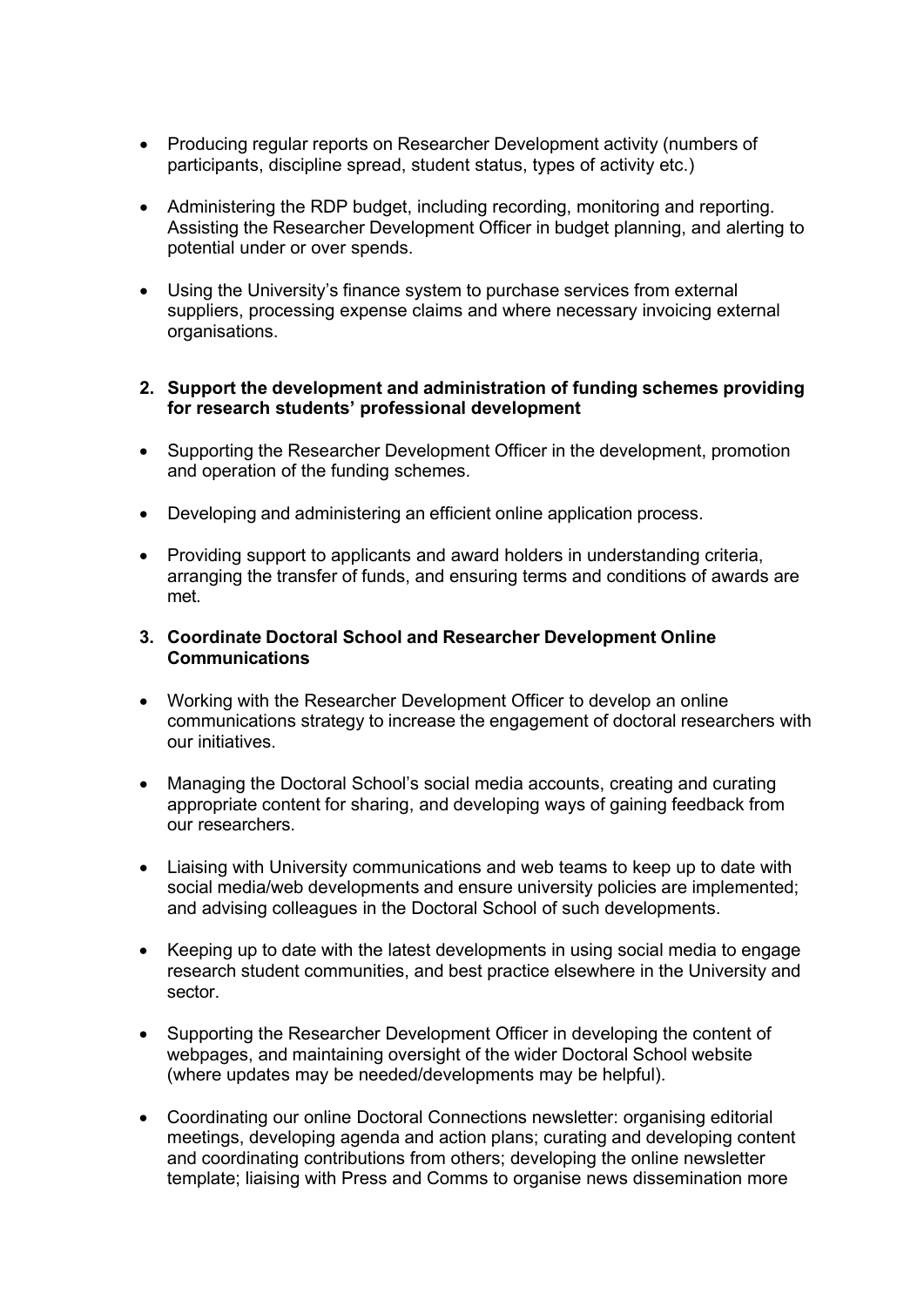widely.

- Developing promotional materials in support of agreed initiatives (flyers for events / initiatives / funding schemes, Researcher Development brochure, postcards etc.)
- Advising students on developing their Elements Profile, ensuring guidance is kept up to date and disseminated through academic Schools.
- **4. Take responsibility for continuing professional development and ensure appropriate engagement in national networks as required.**
- **5. Contributing to wider activities across all areas of the Doctoral School as required to meet business need.**

Administration support, commensurate with grade, working with colleagues across the Doctoral School to support undergraduate, doctoral and early career researchers as required.

This Job Description sets out current duties of the post that may vary from time to time without changing the general character of the post or the level of responsibility entailed.

# **4. Person Specification**

Candidates will have the following:

| <b>Skills/Abilities</b>                                                                                                  | <b>Essential</b> | <b>Desirable</b> |
|--------------------------------------------------------------------------------------------------------------------------|------------------|------------------|
| Commitment to providing high levels of service to students<br>and staff                                                  | ✓                |                  |
| Excellent organisational skills                                                                                          | ✓                |                  |
| Sound numeracy and confidence in performing<br>calculations                                                              | ✓                |                  |
| The ability to work effectively to deadlines while under<br>pressure                                                     | ✓                |                  |
| Commitment to team working                                                                                               | ✓                |                  |
| Good IT skills, including spreadsheets and databases, and<br>basic HTML coding skills                                    | ✓                |                  |
| Excellent oral and written communication skills, the ability<br>to communicate at a high standard of accuracy and detail |                  |                  |
| Ability to respond calmly and flexibly to unplanned<br>situations                                                        |                  |                  |

| Knowledge | Essential | <b>Desirable</b> |
|-----------|-----------|------------------|
|-----------|-----------|------------------|